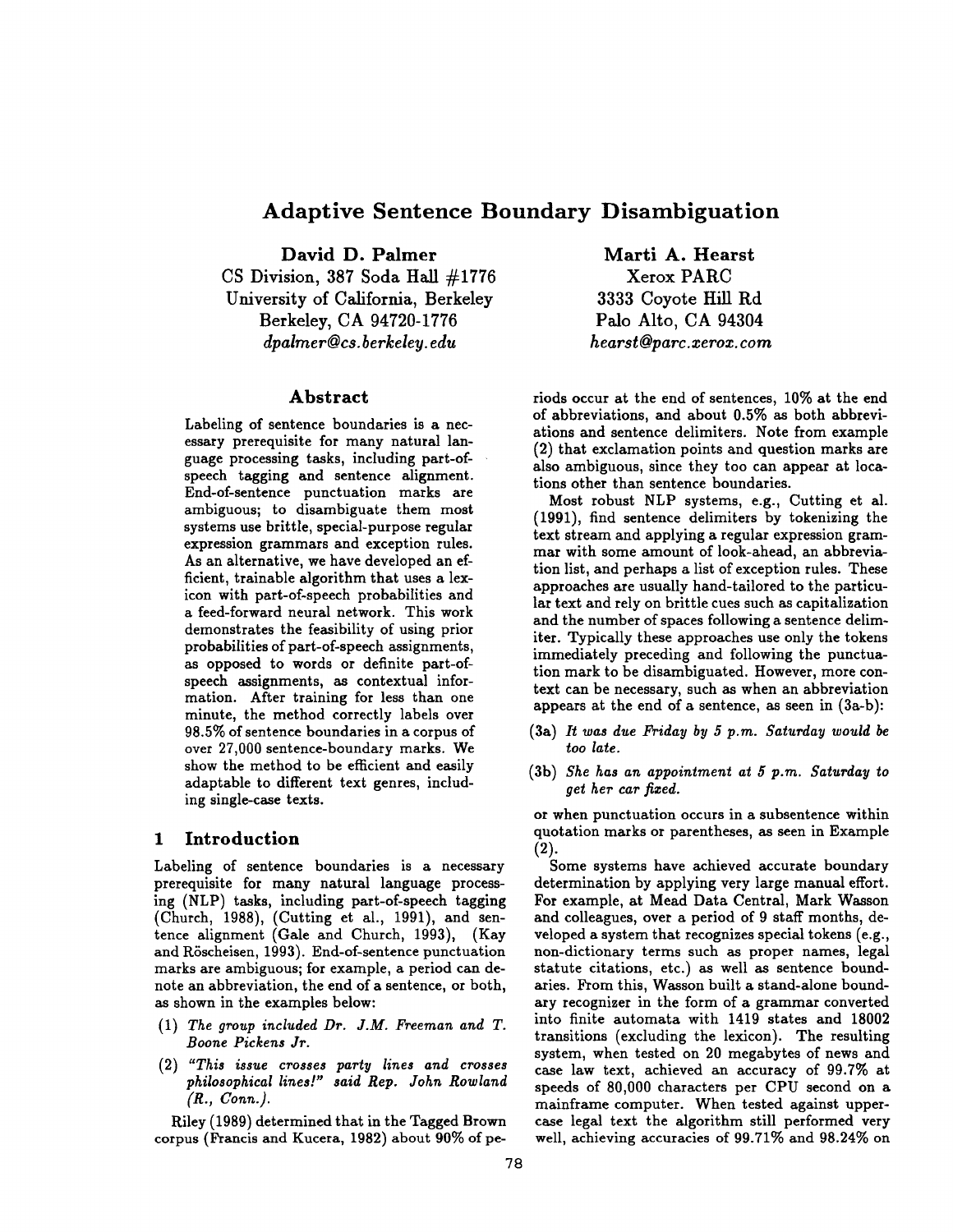test data of 5305 and 9396 periods, respectively. It is not likely, however, that the results would be this strong on lower-case data.<sup>1</sup>

Humphrey and Zhou (1989) report using a feedforward neural network to disambiguate periods, although they use a regular grammar to tokenize the text before training the neural nets, and achieve an accuracy averaging  $93\%$ <sup>2</sup>

Riley (1989) describes an approach that uses regression trees (Breiman et al., 1984) to classify sentence boundaries according to the following features:

Probability[word preceding "." occurs at end of sentence]

Probability[word following "." occurs at beginning of sentence]

Length of word preceeding "."

Length of word after "."

Case of word preceeding ".": Upper, Lower, Cap, Numbers

Case of word following ".': Upper, Lower Cap, Numbers

Punctuation after "." (if any)

Abbreviation class of words with "."

The method uses information about one word of context on either side of the punctuation mark and thus must record, for every word in the lexicon, the probability that it occurs next to a sentence boundary. Probabilities were compiled from 25 million words of pre-labeled training data from a corpus of AP newswire. The results were tested on the Brown corpus achieving an accuracy of 99.8%. 3

Miiller (1980) provides an exhaustive analysis of sentence boundary disambiguation as it relates to lexical endings and the identification of words surrounding a punctuation mark, focusing on text written in English. This approach makes multiple passes through the data and uses large word lists to determine the positions of full stops. Accuracy rates of 95-98% are reported for this method tested on over 75,000 scientific abstracts. (In contrast to Riley's Brown corpus statistics, Müller reports sentence-ending to abbreviation ratios ranging from 92.8%/7.2% to 54.7%/45.3%. This implies a need for an approach that can adapt flexibly to the characteristics of different text collections.)

Each of these approaches has disadvantages to overcome. We propose that a sentence-boundary disambiguation algorithm have the following characteristics:

- The approach should be robust, and should not require a hand-built grammar or specialized rules that depend on capitalization, multiple spaces between sentences, etc. Thus, the approach should adapt easily to new text genres and new languages.
- The approach should train quickly on a small training set and should not require excessive storage overhead.
- The approach should be very accurate and efficient enough that it does not noticeably slow down text preprocessing.
- The approach should be able to specify "no opinion" on cases that are too difficult to disambiguate, rather than making underinformed guesses.

In the following sections we present an approach that meets each of these criteria, achieving performance close to solutions that require manually designed rules, and behaving more robustly. Section 2 describes the algorithm, Section 3 describes some experiments that evaluate the algorithm, and Section 4 summarizes the paper and describes future directions.

# 2 Our Solution

We have developed an efficient and accurate automatic sentence boundary labeling algorithm which overcomes the limitations of previous solutions. The method is easily trainable and adapts to new text types without requiring rewriting of recognition rules. The core of the algorithm can be stated concisely as follows: the part-of-speech probabilities of the tokens surrounding a punctuation mark are used as input to a feed-forward neural network, and the network's output activation value determines what label to assign to the punctuation mark.

The straightforward approach to using contextual information is to record for each word the likelihood that it appears before or after a sentence boundary. However, it is expensive to obtain probabilities for likelihood of occurrence of all individual tokens in the positions surrounding the punctuation mark, and most likely such information would not be useful to any subsequent processing steps in an NLP system. Instead, we use probabilities for the partof-speech categories of the surrounding tokens, thus making training faster and storage costs negligible for a system that must in any case record these probabilities for use in its part-of-speech tagger.

This approach appears to incur a cycle: because most part-of-speech taggers require pre-determined sentence boundaries, sentence labeling must be done before tagging. But if sentence labeling is done before tagging, no part-of-speech assignments are available for the boundary-determination algorithm. Instead of assigning a single part-of-speech to each

<sup>&</sup>lt;sup>1</sup>All information about Mead's system is courtesy of a personal communication with Mark Wasson.

<sup>2</sup>Accuracy results were obtained courtesy of a personal communication with Joe Zhou.

<sup>&</sup>lt;sup>3</sup>Time for training was not reported, nor was the amount of the Brown corpus against which testing was performed; we assume the entire Brown corpus was used.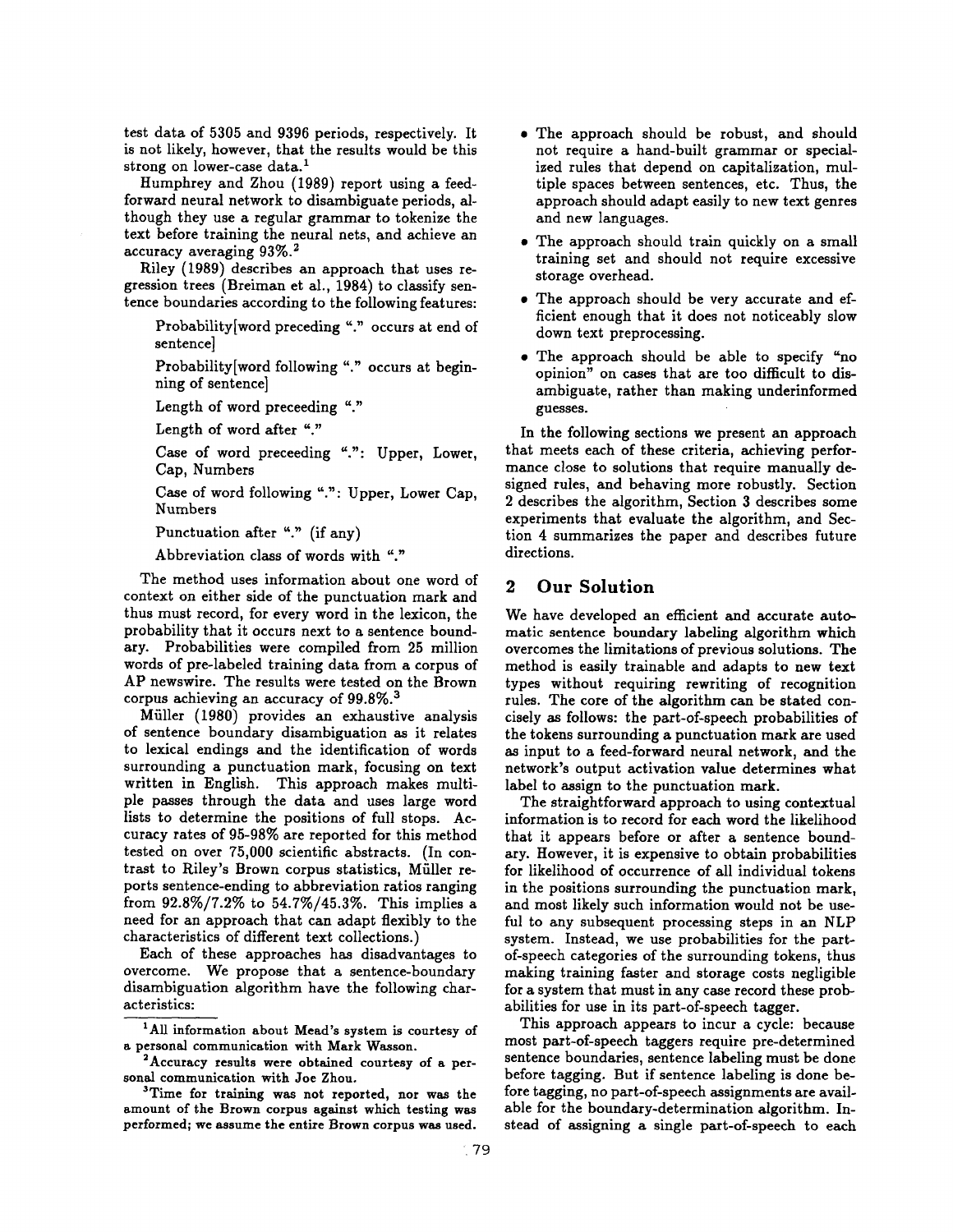word, our algorithm uses *~he prior probabilities* of all parts-of-speech for that word. This is in contrast to Riley's method (Riley, 1989) which requires probabilities to be found for every lexical item (since it records the number of times every token has been seen before and after a period). Instead, we suggest making use of the unchanging prior probabilities for each word already stored in the system's lexicon.

The rest of this section describes the algorithm in more detail.

#### **2.1 Assignment of Descriptors**

The first stage of the process is lexical analysis, which breaks the input text (a stream of characters) into tokens. Our implementation uses a slightlymodified version of the tokenizer from the PARTS part-of-speech tagger (Church, 1988) for this task. A token can be a sequence of alphabetic characters, a sequence of digits (numbers containing periods acting as decimal points are considered a single token), or a single non-alphanumeric character. A lookup module then uses a lexicon with part-of-speech tags for each token. This lexicon includes information about the frequency with which each word occurs as each possible part-of-speech. The lexicon and the frequency counts were also taken from the PARTS tagger, which derived the counts from the Brown corpus (Francis and Kucera, 1982). For the word *adult,* for example, the lookup module would return the tags "JJ/2 NN/24," signifying that the word occurred 26 times in the Brown corpus - twice as an adjective and 24 times as a singular noun.

The lexicon contains 77 part-of-speech tags, which we map into 18 more general categories (see Figure 1). For example, the tags for present tense verb, past participle, and modal verb all map into the more general "verb" category. For a given word and category, the frequency of the category is the sum of the frequencies of all the tags that are mapped to the category for that word. The 18 category frequencies for the word are then converted to probabilities by dividing the frequencies for each category by the total number of occurrences of the word.

For each token that appears in the input stream, a descriptor array is created consisting of the 18 probabilities as well as two additional flags that indicate if the word begins with a capital letter and if it follows a punctuation mark.

#### **2.2 The** Role of the Neural Network

We accomplish the disambiguation of punctuation marks using a feed-forward neural network trained with the back propagation algorithm (Hertz et al., 1991). The network accepts as input  $k * 20$  input units, where  $k$  is the number of words of context surrounding an instance of an end-of-sentence punctuation mark (referred to in this paper as "k-context"), **and** 20 is the number of elements in the descriptor array described in the previous subsection. The

input layer is fully connected to a hidden layer consisting of j hidden units with a sigmoidal squashing activation function. The hidden units in turn feed into one output unit which indicates the results of the function. 4

The output of the network, a single value between 0 and 1, represents the strength of the evidence that a punctuation mark occurring in its context is indeed the end of the sentence. We define two adjustable sensitivity thresholds  $t_0$  and  $t_1$ , which are used to classify the results of the disambiguation. If the output is less than  $t_0$ , the punctuation mark is not a sentence boundary; if the output is greater than or equal to  $t_1$ , it is a sentence boundary. Outputs which fall between the thresholds cannot be disambiguated by the network and are marked accordingly, so they can be treated specially in later processing. When  $t_0 = t_1$ , every punctuation mark is labeled as either a boundary or a non-boundary.

To disambiguate a punctuation mark in a kcontext, a window of  $k+1$  tokens and their descriptor arrays is maintained as the input text is read. The first  $k/2$  and final  $k/2$  tokens of this sequence represent the context in which the middle token appears. If the middle token is a potential end-of-sentence punctuation mark, the descriptor arrays for the context tokens are input to the network and the output result indicates the appropriate label, subject to the thresholds  $t_0$  and  $t_1$ .

Section 3 describes experiments which vary the size of k and the number of hidden units.

#### **2.3 Heuristics**

A connectionist network can discover patterns in the input data without using explicit rules, but the input must be structured to allow the net to recognize these patterns. Important factors in the effectiveness of these arrays include the mapping of part-ofspeech tags into categories, and assignment of partsof-speech to words not explicitly contained in the lexicon.

As previously described, we map the part-ofspeech tags in the lexicon to more general categories. This mapping is, to an extent, dependent on the range of tags and on the language being analyzed. In our experiments, when all verb forms in English are placed in a single category, the results are strong (although we did not try alternative mappings). We speculate, however, that for languages like German,

<sup>4</sup>The context of a punctuation mark can be **thought**  of as **the sequence** of tokens preceding and following it. Thus this network can be thought of roughly as a Time-Delay Neural Network (TDNN) (Hertz et al., 1991), since it accepts **a sequence of inputs and is sensitive to**  positional information within the sequence. However, since the input information is not really shifted with each time step, but rather **only presented to the** neural net when a punctuation mark is in the center of **the**  input stream, this is not technically a TDNN.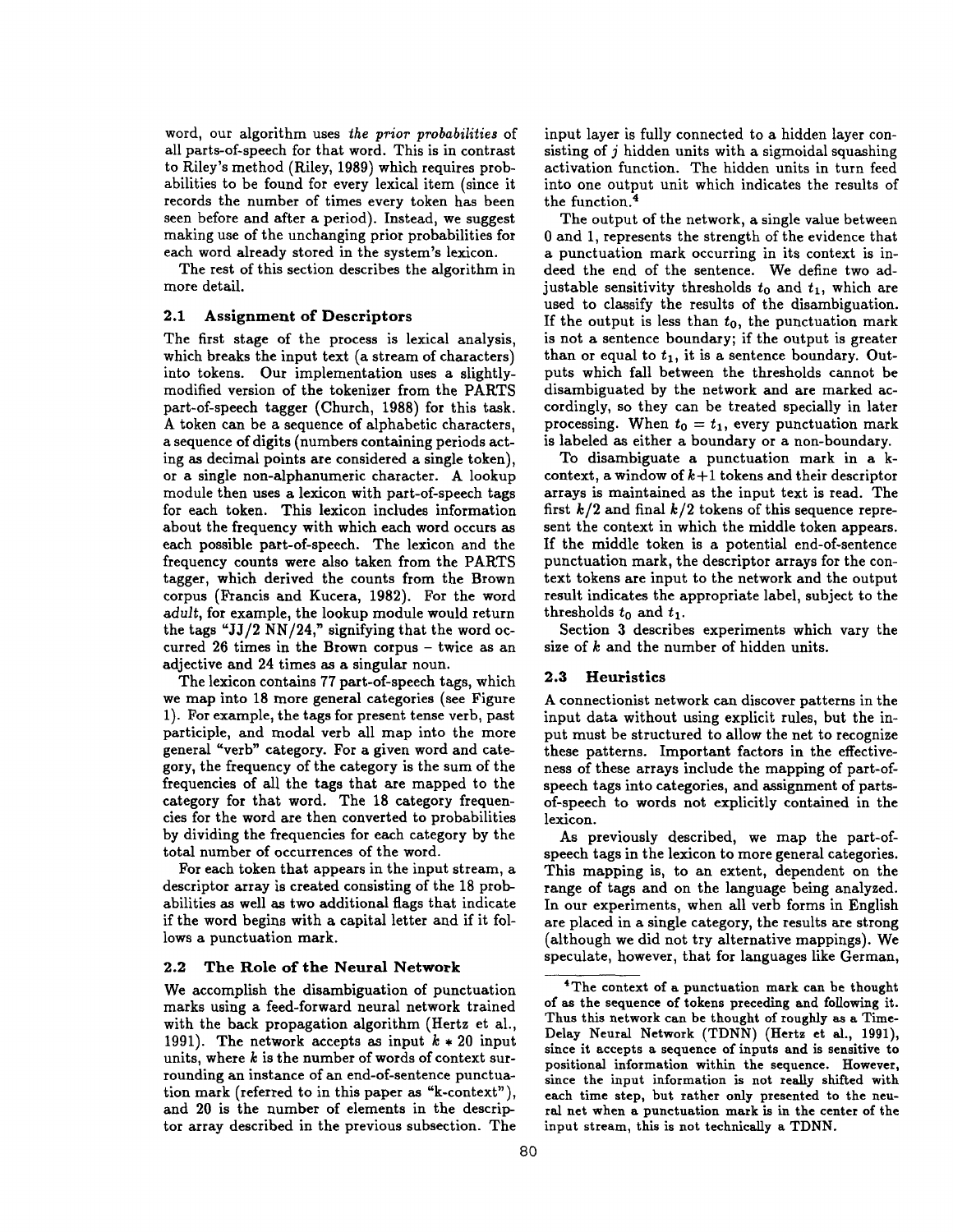| noun                        | verb               | article          | modifier          |
|-----------------------------|--------------------|------------------|-------------------|
| conjunction                 | pronoun            | preposition      | proper noun       |
| number                      | comma or semicolon | left parentheses | right parentheses |
| non-punctuation character   | possessive         | colon or dash    | abbreviation      |
| sentence-ending punctuation | others             |                  |                   |

Figure 1: Elements of the Descriptor Array assigned to each incoming token.

the verb forms will need to be separated from each other, as certain forms occur much more frequently at the end of a sentence than others do. Similar issuse may arise in other languages.

Another important consideration is classification of words not present in the lexicon, since most texts contain infrequent words. Particularly important is the ability to recognize tokens that are likely to be abbreviations or proper nouns. Müller (1980) gives an argument for the futility of trying to compile an exhaustive list of abbreviations in a language, thus implying the need to recognize unfamiliar abbreviations. We implement several techniques to accomplish this. For example, we attempt to identify initials by assigning an "abbreviation" tag to all sequences of letters containing internal periods and no spaces. This finds abbreviations like "J.R." and "Ph.D." Note that the final period is a punctuation mark which needs to be disambiguated, and is therefore not considered part of the word.

A capitalized word is not necessarily a proper noun, even when it appears somewhere other than in a sentence's initial position (e.g., the word "American" is often used as an adjective). We require a way to assign probabilities to capitalized words that appear in the lexicon but are not registered as proper nouns. We use a simple heuristic: we split the word's probabilities, assigning a 0.5 probability that the word is a proper noun, and dividing the remaining 0.5 according to the proportions of the probabilities of the parts of speech indicated in the lexicon for that word.

Capitalized words that do not appear in the lexicon at all are generally very likely to be proper nouns; therefore, they are assigned a proper noun probability of 0.9, with the remaining 0.1 probability distributed equally among all the other parts-ofspeech. These simple assignment rules are effective for English, but would need to be slightly modified for other languages with different capitalization rules (e.g., in German all nouns are capitalized).

### **3 Experiments and Results**

We tested the boundary labeler on a large body of text containing 27,294 potential sentence-ending punctuation marks taken from the Wall Street Journal portion of the ACL/DCI collection (Church and Liberman, 1991). No preprocessing was performed on the test text, aside from removing unnecessary headers and correcting existing errors. (The sentence boundaries in the WSJ text had been previously labeled using a method similar to that used in PARTS and is described in more detail in (Liberman and Church, 1992); we found and corrected several hundred errors.) We trained the weights in the neural network with a back-propagation algorithm on a training set of 573 items from the same corpus. To increase generalization of training, a separate cross-validation set (containing 258 items also from the same corpus) was also fed through the network, but the weights were not trained on this set. When the cumulative error of the items in the cross-validation set reached a minimum, training was stopped. Training was done in batch mode with a learning rate of 0.08. The entire training procedure required less than one minute on a Hewlett Packard 9000/750 Workstation. This should be contrasted with Riley's algorithm which required 25 million words of training data in order to compile probabilities.

If we use Riley's statistics presented in Section 1, we can determine a lower bound for a sentence boundary disambiguation algorithm: an algorithm that always labels a period as a sentence boundary would be correct 90% of the time; therefore, any method must perform better than 90%. In our experiments, performance was very strong: with both sensitivity thresholds set to 0.5, the network method was successful in disambiguating 98.5% of the punctuation marks, mislabeling only 409 of 27,294. These errors fall into two major categories: (i)"false positive": the method erroneously labeled a punctuation mark as a sentence boundary, and (ii) "false negative": the method did not label a sentence boundary as such. See Table 1 for details.

|                                      | $\sqrt{224 (54.8\%)}$ false positives |  |  |
|--------------------------------------|---------------------------------------|--|--|
|                                      | 185 $(45.2\%)$ false negatives        |  |  |
| 409 total errors out of 27,294 items |                                       |  |  |

Table 1: Results of testing on 27,294 mixed-case items;  $t_0 = t_1 = 0.5$ , 6-context, 2 hidden units.

The 409 errors from this testing run can be decomposed into the following groups:

37.6% false positive at an abbreviation within a title or name, usually because the word following the period exists in the lexicon with other parts-of-speech (Mr. Gray, *Col. North, Mr. Major, Dr. Carpenter, Mr.*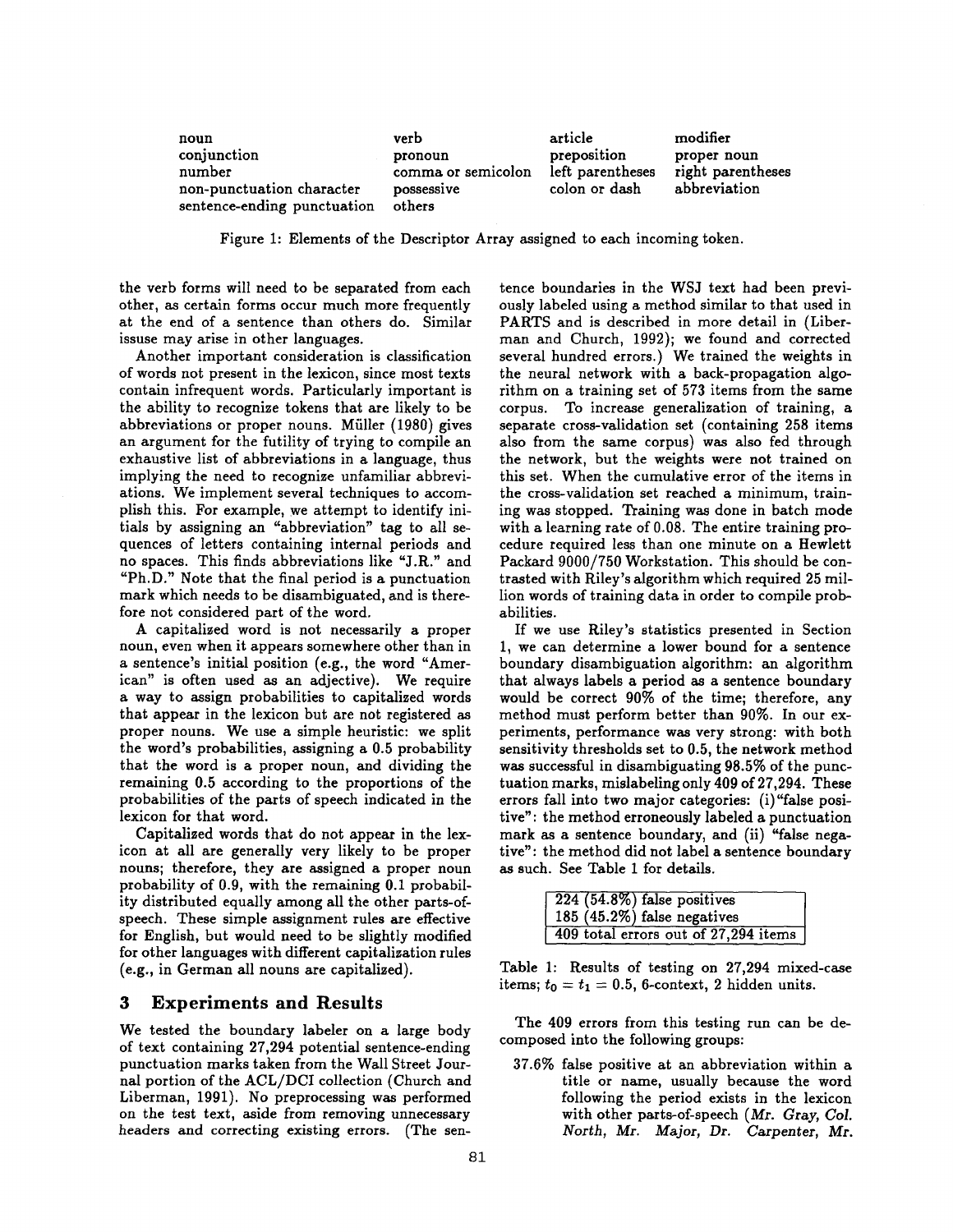Sharp). Also included in this group are items such as *U.S. Supreme Court* or *U.S. Army,* which are sometimes mislabeled because *U.S.* occurs very frequently at the end of a sentence as well.

- 22.5% false negative due to an abbreviation at the end of a sentence, most frequently *Inc., Co., Corp.,* or *U.S.,* which all occur within sentences as well.
- 11.0% false positive or negative due to a sequence of characters including a punctuation mark and quotation marks, as this sequence can occur both within and at the end of sentences.
- 9.2% false negative resulting from an abbreviation followed by quotation marks; related to the previous two types.
- 9.8% false positive or false negative resulting from presence of ellipsis (...), which can occur at the end of or within a sentence.
- 9.9% miscellaneous errors, including extraneous characters (dashes, asterisks, etc.), ungrammatical sentences, misspellings, and parenthetical sentences.

The results presented above (409 errors) are obtained when both  $t_0$  and  $t_1$  are set at 0.5. Adjusting the sensitivity thresholds decreases the number of punctuation marks which are mislabeled by the method. For example, when the upper threshold is set at 0.8 and the lower threshold at 0.2, the network places 164 items between the two. Thus when the algorithm does not have enough evidence to classify the items, some mislabeling can be avoided.<sup>5</sup>

We also experimented with different context sizes and numbers of hidden units, obtaining the results shown in Tables 2 and 3. All results were found using the same training set of 573 items, cross-validation set of 258 items, and mixed-case test set of 27,294 items. The "Training Error" is one-half the sum of all the errors for all 573 items in the training set, where the "error" is the difference between the desired output and the actual output of the neural net. The "Cross Error" is the equivalent value for the cross-validation set. These two error figures give an indication of how well the network learned the training data before stopping.

We observed that a net with fewer hidden units results in a drastic decrease in the number of false positives and a corresponding increase in the number of false negatives. Conversely, increasing the number of hidden units results in a decrease of false negatives (to zero) and an increase in false positives. A network with 2 hidden units produces the best overall error rate, with false negatives and false positives nearly equal.

From these data we concluded that a context of six surrounding tokens and a hidden layer with two

units worked best for our test set.

After converting the training, cross-validation and test texts to a lower-case-only format and retraining, the network was able to successfully disambiguate 96.2% of the boundaries in a lower-case-only test text. Repeating the procedure with an upper-caseonly format produced a 97.4% success rate. Unlike most existing methods which rely heavily on capitalization information, the network method is reasonably successful at disambiguating single-case texts.

# 4 Discussion and Future Work

We have presented an automatic sentence boundary labeler which uses probabilistic part-of-speech information and a simple neural network to correctly disambiguate over 98.5% of sentence-boundary punctuation marks. A novel aspect of the approach is its use of prior part-of-speech probabilities, rather than word tokens, to represent the context surrounding the punctuation mark to be disambiguated. This leads to savings in parameter estimation and thus training time. The stochastic nature of the input, combined with the inherent robustness of the connectionist network, produces robust results. The algorithm is to be used in conjunction with a partof-speech tagger, and so assumes the availability of a lexicon containing prior probabilities of parts-ofspeech. The network is rapidly trainable and thus should be easily adaptable to new text genres, and is very efficient when used in its labeling capacity. Although the systems of Wasson and Riley (1989) report slightly better error rates, our approach has the advantage of flexibility for application to new text genres, small training sets (and hence fast training times), (relatively) small storage requirements, and little manual effort. Futhermore, additional experimentation may lower the error rate.

Although our results were obtained using an English lexicon and text, we designed the boundary labeler to be equally applicable to other languages, assuming the accessibility of lexical part-of-speech frequency data (which can be obtained by running a part-of-speech tagger over a large corpus of text, if it is not available in the tagger itself) and an abbreviation list. The input to the neural network is a language-independent set of descriptor arrays, so training and labeling would not require recoding for a new language. The heuristics described in Section 2 may need to be adjusted for other languages in order to maximize the efficacy of these descriptor arrays.

Many variations remain to be tested. We plan to: (i) test the approach on French and perhaps German, (ii) perform systematic studies on the effects of asymmetric context sizes, different part-of-speech categorizations, different thresholds, and larger descriptor arrays, (iii) apply the approach to texts with unusual or very loosely constrained markup formats,

<sup>5</sup>We will report **on results of varying** the thresholds in future work.